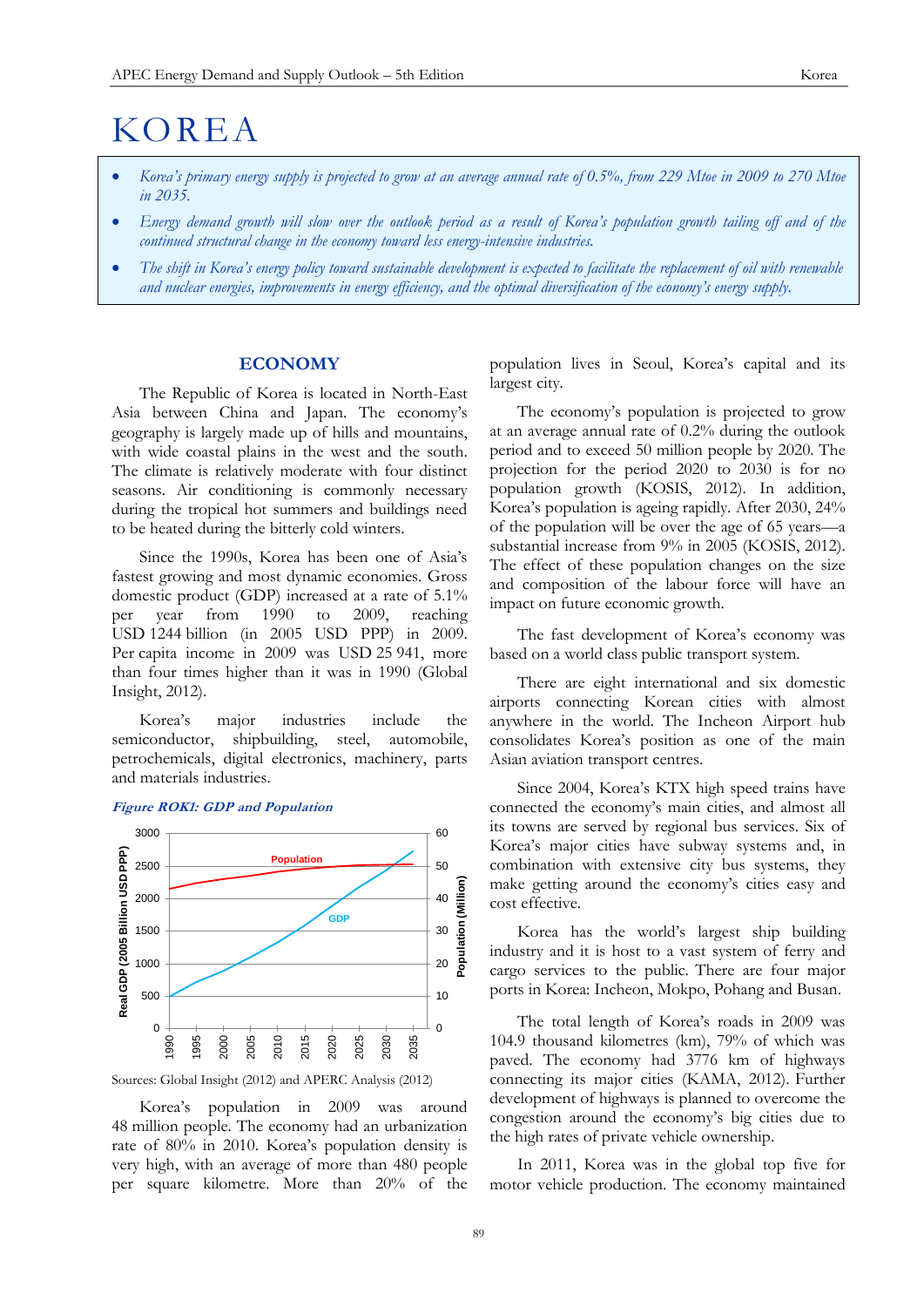its fifth place following China, Japan, the United States (US) and Germany. Vehicle production in 2011 hit a new record of 4.6 million units. Domestic vehicle sales were over 1.4 million units (including imported vehicles) in 2011 and the total number of registered vehicles in Korea reached 18.4 million units. Most of these were passenger cars (76.6%), 17.5% were trucks, 5.5% were buses, and 0.4% were other vehicles. Under a business-as-usual scenario, the number of registered vehicles in Korea will increase by 0.5–1% annually and by 2035 there will be around 23 million units (KAMA, 2012).

# **ENERGY RESOURCES AND INFRASTRUCTURE**

Korea has few indigenous energy resources. To sustain its high level of economic growth, Korea imports large quantities of energy products. The economy imported 86% of its primary energy supply in 2009 on a net basis. By the end of the outlook period in 2035, Korea will import 72% of its primary energy supply on a net basis with long-term stategy aimed to promote nuclear and NRE energy.

The economy has no oil resources. Korea's total reliance on oil imports has led to a policy of securing its oil supply by long-term contracts (about 70% of supply), spot oil transactions and overseas development.

Korea's refining industry is efficient. It had a combined crude refining capacity of about 2.8 million barrels per day in 2012.

Korea has 3 billion cubic metres of offshore natural gas reserves. This allows the production of a small amount of natural gas, satisfying only about 2% of the annual demand. Korea will continue to rely on imported LNG (liquefied natural gas) for most of its natural gas consumption. LNG imported through the Korea Gas Corporation's (KOGAS's) existing terminals in Pyongtaek, Incheon and Tongyeong will continue to be the economy's main source of natural gas used as city gas and in electricity generation. A pipeline to provide a natural gas supply from Russia is under negotiation and may be introduced after 2016.

There are 326 million tonnes of recoverable coal reserves, mainly anthracite. Existing production capacities allow the production of only 2–2.5 million tonnes of anthracite annually or about 3% of Korea's coal demand in 2010. Korea imports all its bituminous coal (KEEI, 2012).

Given these limited indigenous energy resources, Korea uses a combination of thermal (oil, natural gas and coal), nuclear and hydro electricity generation capacities, and the facility mix has not changed much since the 1990s.

Nuclear energy has retained a high share (around 35%) of the power generation mix over the last two decades. Under a business-as-usual scenario, this is expected to increase to about 49% over the outlook period in response to climate change and energy security pressures.

New and renewable energy (NRE) sources have been widely introduced in Korea and the shares of those power sources will expand during the outlook period. Solar energy will expand for use in the residential sector, mostly for the production of hot water. Bioenergy will continue to be the largest NRE source in Korea. Bio gases will be used for electricity generation and heat production, and biodiesel will be widely used for transportation. There will be an increasing trend to use wind and geothermal energy, due to technology developments and the government's active support.

The economy-wide multi-loop electricity transmission grid has a high reliability, and Korea plans to accelerate the construction of new 765 kV large capacity transmission systems.

Korea's district heating market has expanded steadily, with about 13% of Korean households using it in 2010 (KEEI, 2012). The economy has ambitious plans for the expansion of district heating through its planning policy and tax incentives.

# **ENERGY POLICIES**

In the past, Korea's energy policy focused on ensuring a stable energy supply to sustain economic growth. The government is now seeking a new direction in energy policy to support sustainable development that fully considers the 3Es (energy, economy and environment).

The responsibility for energy policy development and its implementation is divided between a number of government institutions. The Ministry of Knowledge Economy (MKE) is the primary government body for energy policy.

In August 2008, faced with high energy prices and rising concerns over climate change, Korea announced a long-term strategy that will determine the direction of its energy policy until 2035. The strategy suggests the orientation of energy policy towards a vision of Low Carbon, Green Growth.

The primary goals are to improve energy intensity by 47%, and to reduce the economy's dependence on fossil fuels based on the policy of Green Growth.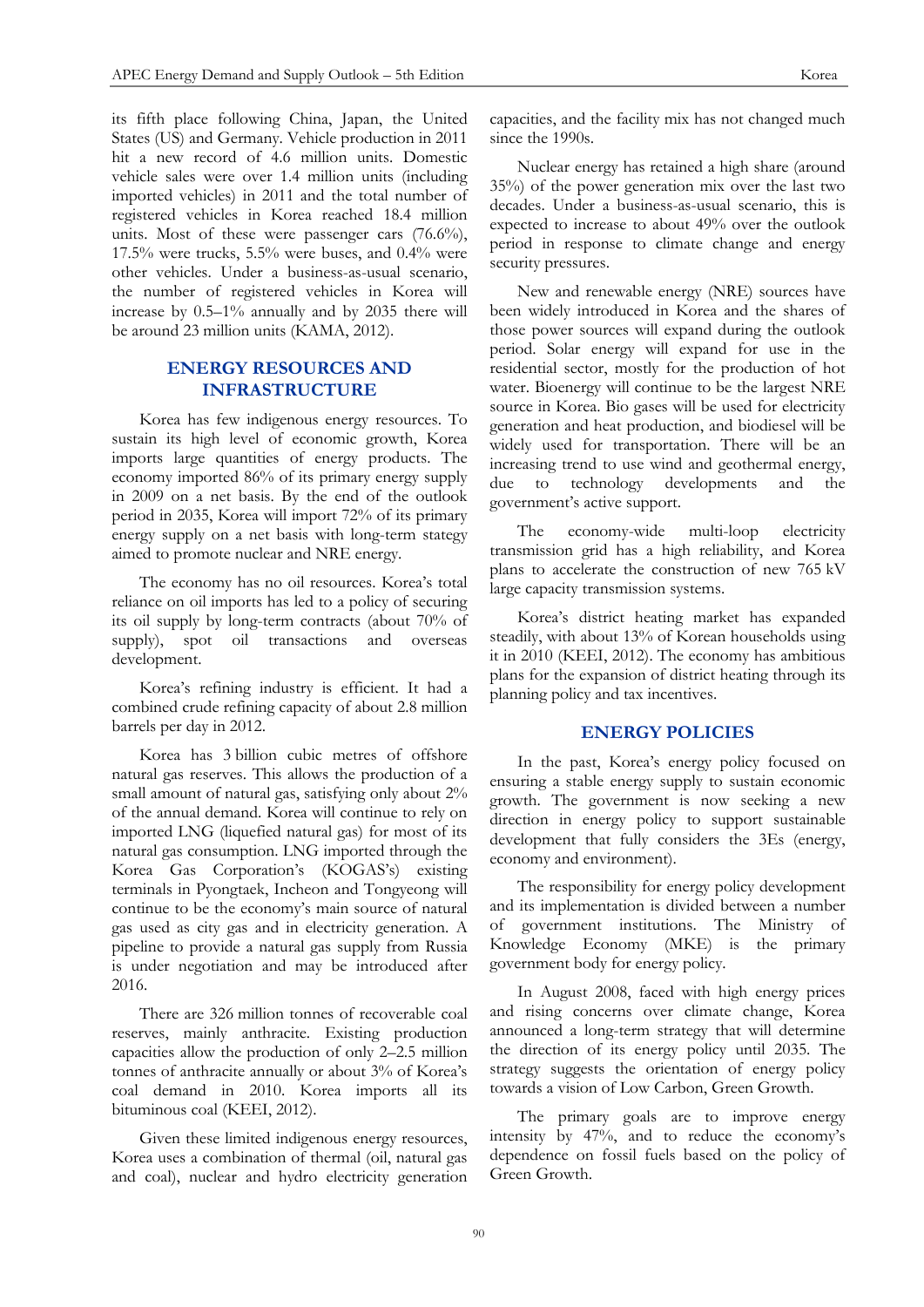The nuclear industry is viewed as a realistic alternative to reduce import dependency and to improve greenhouse gas emissions. The government will need to strengthen international cooperation in safety measures and to increase social acceptance of nuclear energy power generation if it is to push forward its plans in a post-Fukushima environment.

The Korea Government plans to expand the share of NRE in the total primary energy supply from 2.2% in 2008 to 11–12% by 2030, focusing on solar, wind and bioenergy resources. It will do this by directly investing in R&D and NRE facilities construction and by providing incentives for businesses participating in NRE development (KEEI, 2012).

Heavy dependence on the Middle East for its crude oil supply has led the economy to a policy of diversifying its oil supply during the outlook period. The state-owned Korea National Oil Corporation (KNOC) will continue to be responsible for the economy's preparedness for an oil emergency situation by operating oil stockpiling facilities and pursuing stakes in oil projects around the world.

In the natural gas industry, the state-owned monopoly KOGAS will continue to be responsible for managing the import, storage, transmission and wholesale distribution of LNG. The electricity industry will continue to be dominated by the stateowned Korea Electric Power Corporation (KEPCO). It is possible there may be stages of restructuring and liberalization over the outlook period, allowing more private participation in the oil, gas and electricity industries.

## **BUSINESS-AS-USUAL OUTLOOK**

## **FINAL ENERGY DEMAND**

Korea's total final energy demand is projected to grow at an average annual rate of 0.6% over the outlook period, led by the residential and commercial sectors.

#### **Figure ROK2: BAU Final Energy Demand**



Source: APERC Analysis (2012) Historical Data: *World Energy Statistics 2011* © OECD/IEA 2011

Final energy intensity is expected to decline by about 50% between 2005 and 2035.

#### **Figure ROK3: BAU Final Energy Intensity**



Source: APERC Analysis (2012)

#### Industry

Energy demand in the industry sector is projected to grow at an average annual rate of 0.6% from 2010 to 2035. Electricity is the dominant energy source for the industry sector, although the sector's demand for natural gas is projected to increase substantially.

#### Transport

The domestic transport sector's final energy demand is projected to decline at an average annual rate of 0.3% over the outlook period. This is mainly because vehicle ownership is expected to level off as economic growth slows and as population growth begins to decline after 2018.

Well-developed public transport systems (such as subway and bus services), especially in Seoul, will also help to slow the growth in transport energy demand.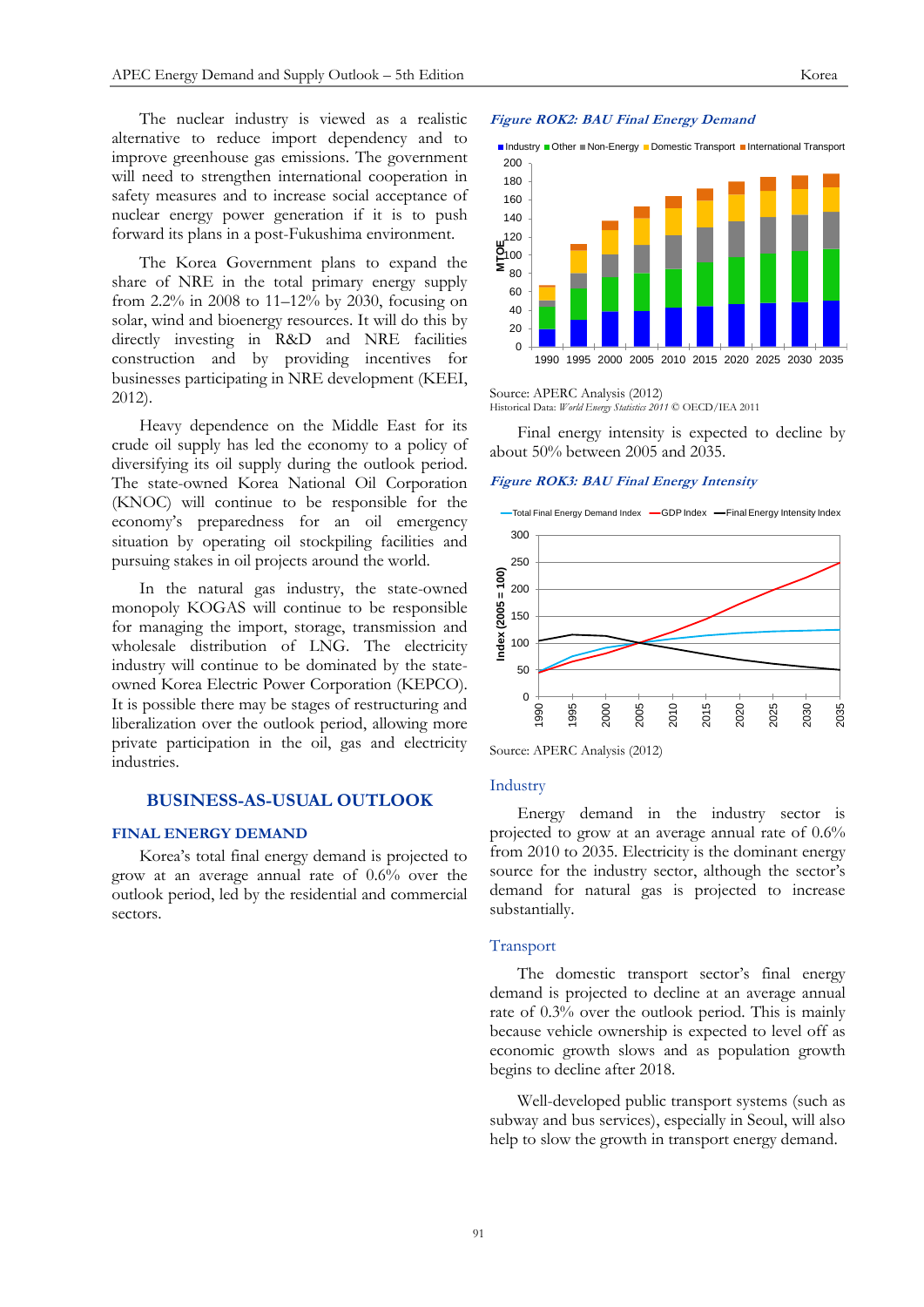The international transport sector's final energy demand, however, will increase at an average annual rate of 0.6%, as Korea's airports provide an increasing number of international aviation services.

# **Other**

The final energy demand in the 'other' sector, which includes commercial and residential users, is projected to increase at an average annual rate of 1.2% over the outlook period. The increased demand is based on an expected growth in high-value-added commerce within the commercial subsector.

Electricity demand is expected to grow at an average annual rate of 1.6%. Demand will be driven by the spread of air conditioning and the introduction of a wider range of electrical appliances. It will be offset by the expected peaking of population growth.

Natural gas is expected to increase at an average annual rate of 0.7%. This will be driven by an increase in the demand for city gas, although that itself is expected to slow down over the outlook period compared with the growth witnessed from 1990 to 2010. That slowdown will be because the expansion of the trunk pipeline network is almost completed.

# **PRIMARY ENERGY SUPPLY**

Korea's primary energy supply is projected to grow at an average annual rate of 0.5% over the outlook period. This growth rate is much lower than the growth rate of 5.6% between 1990 and 2005. The projected lower growth rate will be due to energy efficiency improvements and limited population growth.





Source: APERC Analysis (2012) Historical Data: *World Energy Statistics 2011* © OECD/IEA 2011

Oil is expected to remain the dominant energy source through to 2035 but its share will stay constant at around 36%. About half of the oil demand will be for non-energy use by 2035. At the same time, natural gas is projected to increase its share from 14% in 2010 to 23% by 2035; it will grow at an average annual rate of 2.2%. Renewable energy is estimated to grow at a high average annual rate of 5% from 2010 to 2020, and at 2–3% from 2020 onwards, as a result of efforts to diversify energy resources to improve the economy's energy security. However, its share will continue to be small.

Korea will continue to import large quantities of energy products. By 2035, oil imports will be 105 million tonnes of oil equivalent (Mtoe), which is similar to the 2010 level, and natural gas 60 Mtoe. Securing a stable supply of oil and natural gas will be the main energy agenda for Korea over the outlook period. Coal imports will decline, mainly due to the ecological restriction on the use of coal for power generation.

#### **Figure ROK5: BAU Energy Production and Net Imports**



Source: APERC Analysis (2012) Historical Data: *World Energy Statistics 2011* © OECD/IEA 2011

#### **ELECTRICITY**

Korea's electricity demand is projected to grow at an average annual rate of 1.1% over the outlook period. This is much lower than the 9.3% annual growth recorded between 1990 and 2005. More than half of this demand growth is expected to come from the 'other' sector, followed by the industry sector.

The electricity generation mix is expected to change slightly if the government's 2008 long-term strategy is followed. The nuclear share will expand to 49% by 2035 from 31% in 2010, while oil will account for less than 1% (a substantial decrease from its 7% share in 2005). At the same time, natural gas is projected to increase from 18% in 2010 to 35% of the mix in 2035. Renewable energy is expected to grow the fastest, at an average annual rate of 8%, although its share will be less than 5% in 2035. There are no plans for the further development of hydro power in Korea due to a lack of suitable locations.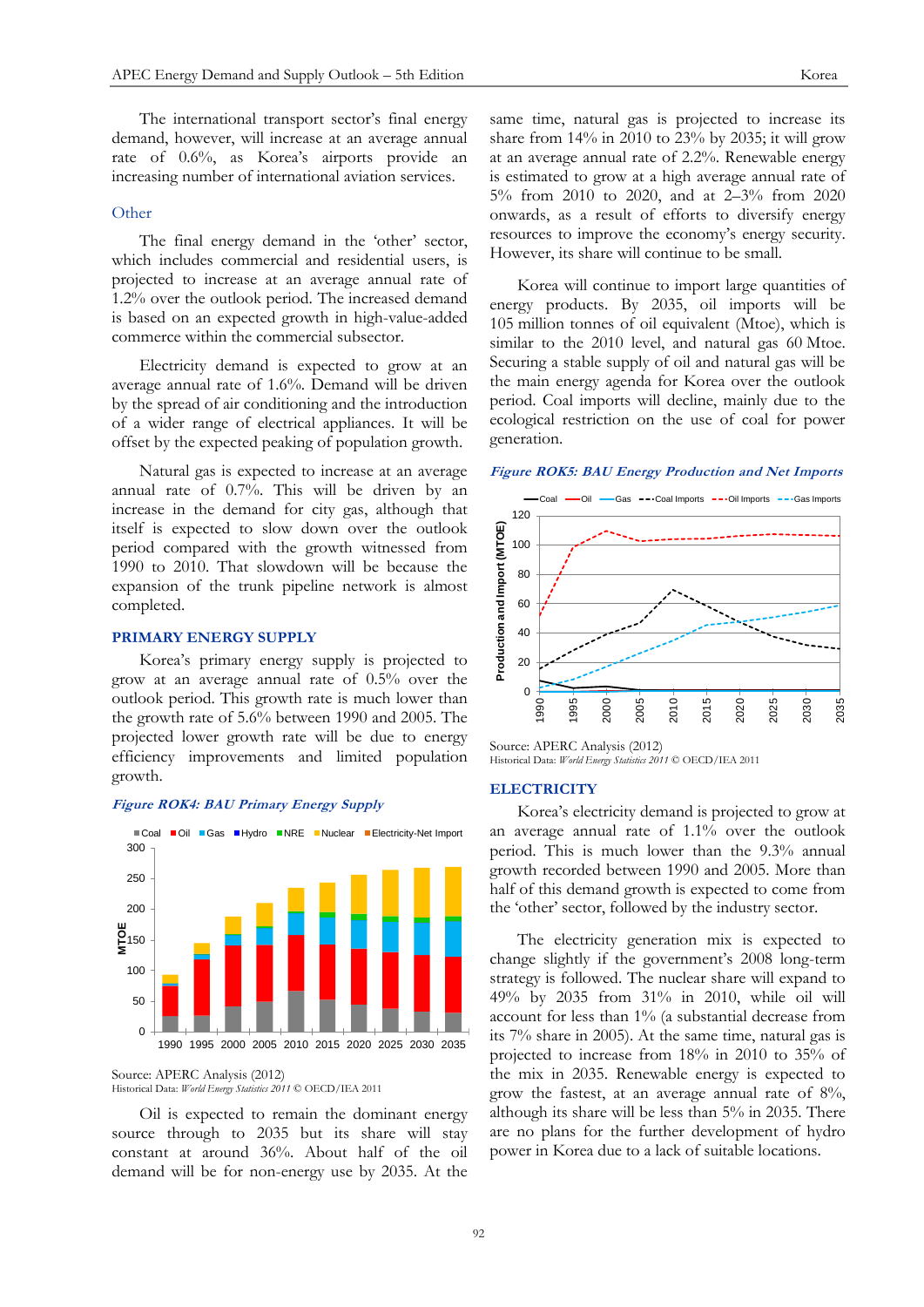

Source: APERC Analysis (2012) Historical Data: *World Energy Statistics 2011* © OECD/IEA 2011

## **CO<sup>2</sup> EMISSIONS**

Korea's  $CO<sub>2</sub>$  emissions are estimated to decline by 18% over the outlook period, from 570 million tonnes of  $CO<sub>2</sub>$  in 2010 to 470 million tonnes of  $CO<sub>2</sub>$ by 2035. This is because natural gas and nuclear energy are expected to increase their shares in the electricity generation mix by 2035.





Source: APERC Analysis (2012)

From the decomposition analysis shown in Table ROK1, it can be seen that economic growth underlies Korea's  $CO<sub>2</sub>$  emissions increase through the outlook period. This will be offset by a change in energy intensity (energy efficiency) and carbon intensity (fuel switching).

### **Table ROK1: Analysis of Reasons for Change in BAU CO2 Emissions from Fuel Combustion**

|                                               |         | (Average Annual Percent Change) |          |          |          |
|-----------------------------------------------|---------|---------------------------------|----------|----------|----------|
|                                               | 1990-   | $2005 -$                        | $2005 -$ | $2005 -$ | $2010 -$ |
|                                               | 2005    | 2010                            | 2030     | 2035     | 2035     |
| Change in CO <sub>2</sub> Intensity of Energy | $-2.6%$ | 10.3%                           | 0.6%     | 0.5%     | $-1.4%$  |
| Change in Energy Intensity of GDP             | 0.0%    | $-2.0%$                         | $-2.2%$  | $-2.2%$  | $-2.3%$  |
| Change in GDP                                 | 5.5%    | 3.8%                            | 3.2%     | 3.1%     | 2.9%     |
| <b>Total Change</b>                           | 2.8%    | 12.3%                           | 1.6%     | 1.3%     | $-0.8%$  |

Source: APERC Analysis (2012)

# **CHALLENGES AND IMPLICATIONS OF BAU**

Korea's energy policy shift towards sustainable development is expected to be maintained through to 2035. However, the achievement of a cleaner energy supply for the economy is less certain.

The expansion of nuclear energy power generation may not progress as planned, due to public opposition. Even though there is a good understanding of the importance of nuclear energy by the Korean public, the acceptance of a new power plant at a local level can still be a significant barrier. Delays in nuclear energy power plant construction may result in other energy sources being retained for power generation.

Furthermore, the achievement of the government's target for increasing renewable energy's contribution to the primary energy supply (11% after 2030) is also uncertain. Strong and constant government support for the efforts to increase renewable energy use will be essential if the target is to be achieved.

Energy security will remain a critical issue for any economy such as Korea that relies on imports for most of its energy resources. Even with an expanded share of the primary energy supply coming from nuclear and renewable sources, the projected continuing emphasis on coal for electricity generation, oil for transport use and LNG in the residential sector will leave Korea importing the majority of its energy resources. It is therefore assumed Korea will experience significant challenges in its efforts to better secure its energy supply.

# **ALTERNATIVE SCENARIOS**

To address the energy security, economic development, and environmental sustainability challenges posed by the business-as-usual (BAU) outcomes, three sets of alternative scenarios were developed for most APEC economies, including the Republic of Korea.

#### **HIGH GAS SCENARIO**

To understand the impacts higher gas production might have on the energy sector, an alternative 'High Gas Scenario' was developed. The assumptions behind this scenario are discussed in more detail in Volume 1, Chapter 12. The scenario was built around estimates of gas production that might be available at BAU prices or below, if constraints on gas production and trade could be reduced.

The High Gas Scenario for Korea assumed the production levels would be kept constant at 0.45 Mtoe, as shown in Figure ROK8, through to 2035. The High Gas Scenario assumption primarily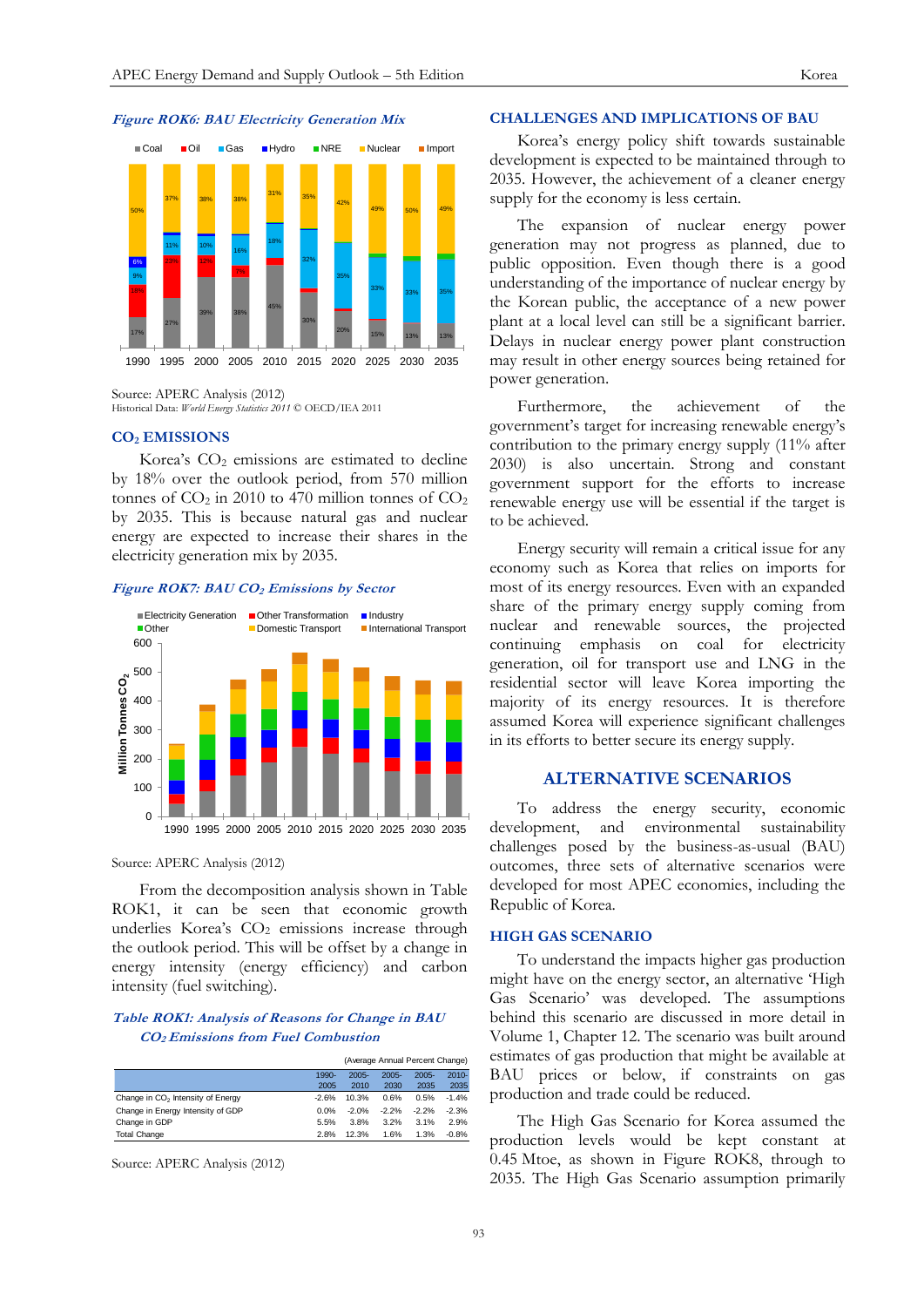removes the import restrictions, including for the possible pipeline supply from the Russian Federation.

## **Figure ROK8: High Gas Scenario – Gas Production**



Source: APERC Analysis (2012)

Additional gas consumption in Korea in the High Gas Scenario will depend on the gas market situation in the APEC region. In a high gas availability situation, additional gas will be used to totally replace coal in electricity generation by 2035.

Figure ROK9 shows the High Gas Scenario electricity generation mix. This graph may be compared with the BAU case graph shown in Figure ROK6. It can be seen that the gas share has increased by 13% by 2035, while the coal share has declined from 13% to zero.

# **Figure ROK9: High Gas Scenario – Electricity Generation Mix**



Source: APERC Analysis (2012) Historical Data: *World Energy Statistics 2011* © OECD/IEA 2011

Since gas has roughly half the  $CO<sub>2</sub>$  emissions of coal per unit of electricity generated, this had the impact of reducing  $CO<sub>2</sub>$  emissions in electricity generation by 21% by 2035. Figure ROK10 shows this  $CO<sub>2</sub>$  emissions reduction.

## **Figure ROK10: High Gas Scenario – CO<sup>2</sup> Emissions from Electricity Generation**



Source: APERC Analysis (2012)

# **ALTERNATIVE URBAN DEVELOPMENT SCENARIOS**

To understand the impacts of future urban development on the energy sector, three alternative urban development scenarios were developed: 'High Sprawl', 'Constant Density', and 'Fixed Urban Land'. The assumptions behind these scenarios discussed in Volume 1, Chapter 5.

Figure ROK11 shows the change in vehicle ownership under BAU and the three alternative urban development scenarios. Urban planning has a direct effect on the expected level of vehicle saturation on long-term vehicle ownership. Since vehicle ownership is near saturation in Korea, the impact of a change in urban planning on vehicle ownership for large Korean cities like Seoul, Busan and Daegu is significant.

## **Figure ROK11: Urban Development Scenarios – Vehicle Ownership**



Source: APERC Analysis (2012)

Figure ROK12 shows the change in light vehicle fleet oil consumption under BAU and the three alternative urban development scenarios. The impact on oil consumption from the change in the size of the light vehicle fleet is compounded by the change in the distance travelled per vehicle. In compact cities, modelled by the Fixed Urban Land scenario,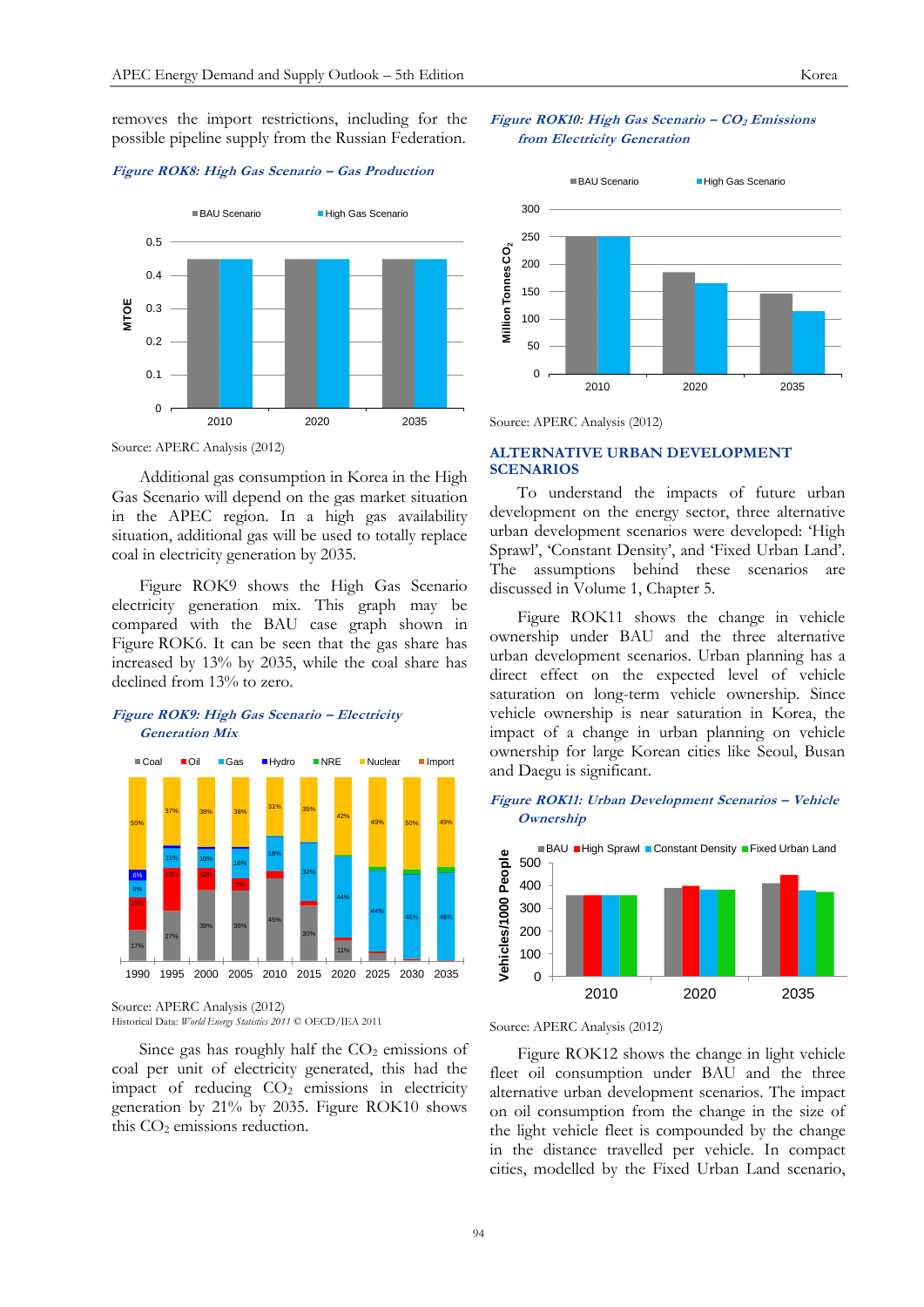travel distances per vehicle are typically lower than in sprawling cities modelled by the High Sprawl scenario. As a result, light vehicle oil consumption would be 23% higher in the High Sprawl scenario compared to BAU in 2035, and about 9% and 10% lower in the Constant Density and Fixed Urban Land scenarios respectively.

## **Figure ROK12: Urban Development Scenarios – Light Vehicle Oil Consumption**



Source: APERC Analysis (2012)

Figure ROK13 shows the change in light vehicle  $CO<sub>2</sub>$  emissions under BAU and the three alternative urban development scenarios. The impact of urban planning on  $CO<sub>2</sub>$  emissions is similar to the impact of urban planning on energy use, since there is no significant change in the mix of fuels used under any of these scenarios.

# **Figure ROK13: Urban Development Scenarios – Light Vehicle Tank-to-Wheel CO2 Emissions**



Source: APERC Analysis (2012)

#### **VIRTUAL CLEAN CAR RACE**

To understand the impacts of vehicle technology on the energy sector, four alternative vehicle scenarios were developed: 'Hyper Car Transition' (ultra-light conventionally-powered vehicles), 'Electric Vehicle Transition', 'Hydrogen Vehicle Transition', and 'Natural Gas Vehicle Transition'. The assumptions behind these scenarios are discussed in Volume 1, Chapter 5.

Figure ROK14 shows the evolution of the vehicle fleet under BAU and the four 'Virtual Clean Car Race' scenarios. By 2035 the share of the alternative vehicles in the fleet reaches around 60%

compared to about 10% in the BAU scenario. The share of conventional vehicles in the fleet is thus only about 40%, compared to about 90% in the BAU scenario.

#### **Figure ROK14: Virtual Clean Car Race – Share of Alternative Vehicles in the Light Vehicle Fleet**



Source: APERC Analysis (2012)

Figure ROK15 shows the change in light vehicle oil consumption under BAU and the four alternative vehicle scenarios. Oil consumption drops by 53% in the Electric Vehicle Transition, Hydrogen Vehicle Transition, and Natural Gas Vehicle Transition scenarios compared to BAU by 2035. The drop is large as these alternative vehicles use no oil. Oil demand in the Hyper Car Transition scenario is also significantly reduced compared to BAU—30% by 2035—even though these highly-efficient vehicles still use oil.

## **Figure ROK15: Virtual Clean Car Race – Light Vehicle Oil Consumption**





Figure ROK16 shows the change in light vehicle CO<sup>2</sup> emissions under BAU and the four alternative vehicle scenarios. To allow for consistent comparisons, in the Electric Vehicle Transition and Hydrogen Vehicle Transition scenarios the change in  $CO<sub>2</sub>$  emissions is defined as the change in emissions from electricity and hydrogen generation. The emissions impacts of each scenario may differ significantly from their oil consumption impacts, since each alternative vehicle type uses a different fuel with a different level of emissions per unit of energy.